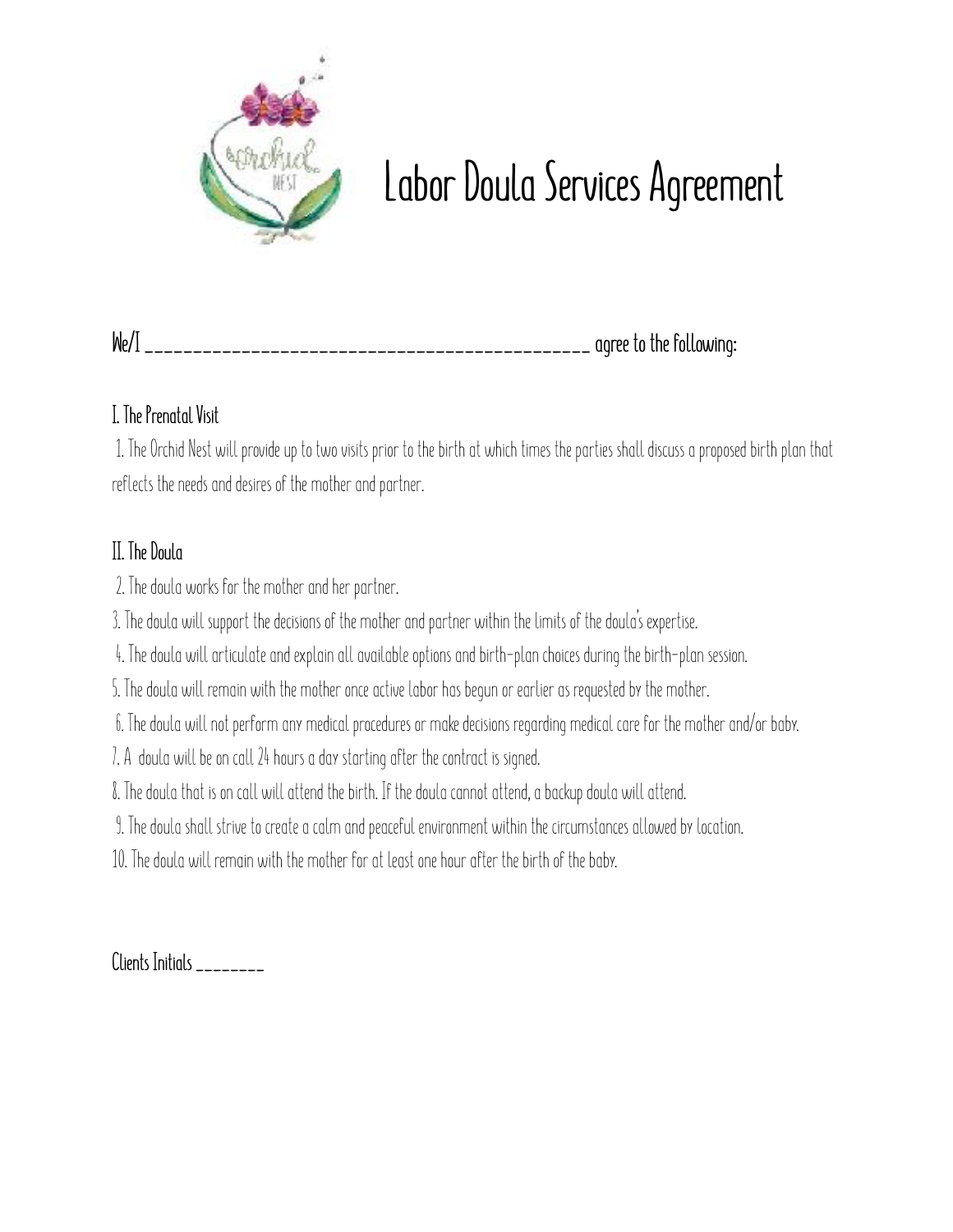11. The doula will provide an optional one hour follow-up postpartum visit within 10 days after the birth of the baby. At this meeting, the doula will answer any and all questions regarding the birth and care of the newborn. Additional postpartum doula services can be arranged through the Orchid Nest.

#### **III. Mother and Partner**

 12. The mother agrees to contact the doula at the onset of labor, even if the doula is not needed yet. The mother will advise where the doula should report to begin the labor support. The doula will report within two hours of the mother's request, usually sooner.

#### **IV. Fees for Service**

 13. The fee for labor support is \$1200. The payment amount includes one/ two prenatal visits, 1 postpartum follow-up visit (limited to 1 hour), unlimited telephone support and face-to-face labor support not to exceed 24 hours per doula. The client shall pay a deposit of \$600 at the time of signing the contract and the balance must be paid in full by 35 weeks of pregnancy. *Please note that this service and payments are non-refundable.* 

14. Additional face-to-face labor support beyond the 24 hours per doula contracted will be billed at the rate of \$40 per hour. These fees will be billed after the birth and are due within 10 days of the delivery date.

15. At the signing of this contract it is assumed that none of us can anticipate the type of labor and birth you are going to experience. As a business, we can only contract with a small number of clients in any particular time frame (for fear of missing someone's birth and/or not meeting their needs). We cannot fill our calendar and then change/refund fees according to how a particular birth turns out. We are as committed to short-laboring clients as we are to long-laboring clients, and have been considered tremendous assets to families that are in need of a cesarean section, as recovery, bonding and breastfeeding can be challenging in this case. We are 100% committed to providing the support we promise.

**Clients Initials \_\_\_\_\_\_\_\_**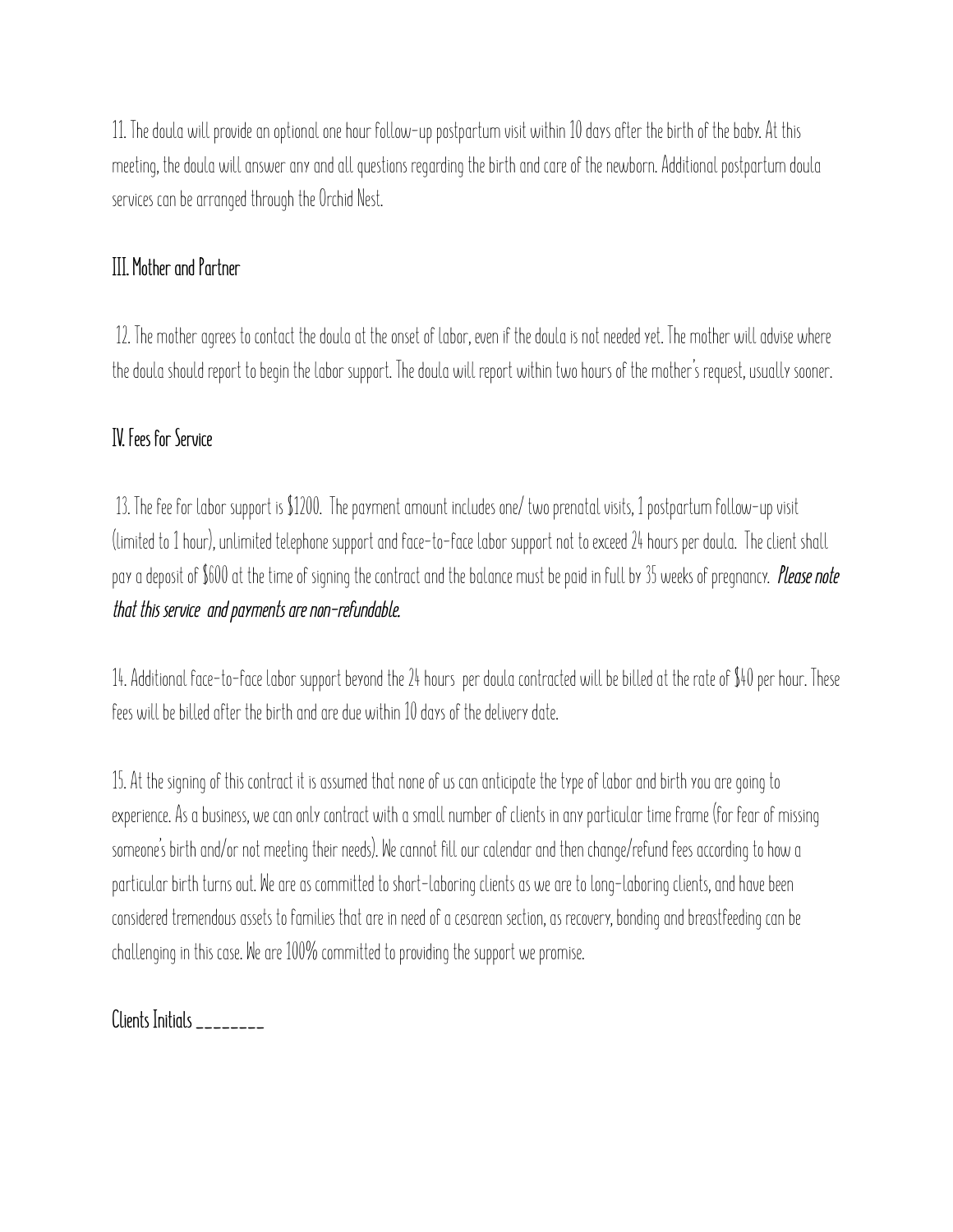16. Should the mother or partner fail to notify the doula 2 hours prior to the requested report time, and the doula misses the birth, the full fee will be retained by the Orchid Nest.

17. The full fee will be refunded if the doula misses the birth as a result of reporting to the birth more than two hours after the request for support.

18. Force Majure - The doula shall not be responsible for failure to fulfill obligations due to causes beyond the doula's reasonable control, including without limitation, acts or omissions of government or military authority, acts of God, transportation delays, fires, floods, riots, wars, terrorist acts, or any other causes, directly or indirectly beyond the reasonable control of the doula, so long as the doula has used her best efforts to remedy such failure or delays.

19. Release, Indemnity and Hold Harmless - You agree to release, indemnify and hold harmless from and against any claims, demands, actions, liens, rights, surrogated or contributed interests, debts, liabilities, judgements, cost and attorney's fees, arising out of, claimed on account of, or in any manner predicated upon the doula's participation prior to and during the birth process, including loss or damage or personal injury or death of any person which may occur as a result of the doula's participation prior to and during the birth process.

#### **20. We, the undersigned, have read this Labor Doula Contract. We accept and agree to the terms and conditions.**

| VOL<br>1 M H<br>______________________<br>___ | uu u |
|-----------------------------------------------|------|
|-----------------------------------------------|------|

Mother Signature: \_\_\_\_\_\_\_\_\_\_\_\_\_\_\_\_\_\_\_\_\_\_\_\_\_\_\_\_\_\_\_\_\_\_\_\_\_\_\_\_\_ date: \_\_\_\_\_\_\_\_\_\_\_